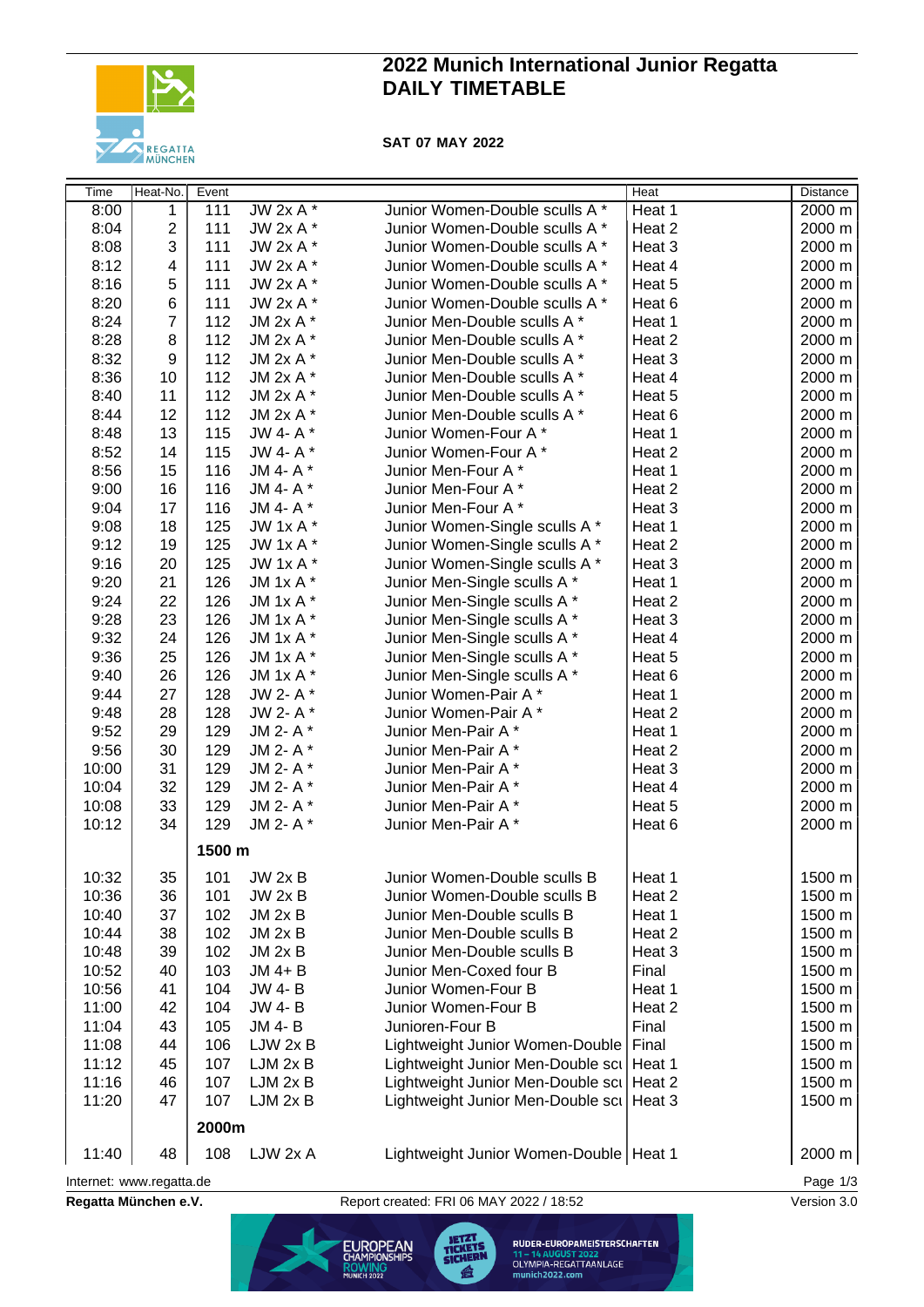

# **2022 Munich International Junior Regatta DAILY TIMETABLE**

### **SAT 07 MAY 2022**

| <b>Time</b> | Heat-No. | Event  |                 |                                            | Heat    | <b>Distance</b>  |
|-------------|----------|--------|-----------------|--------------------------------------------|---------|------------------|
| 11:44       | 49       | 108    | LJW 2x A        | Lightweight Junior Women-Double            | Heat 2  | $2000 \text{ m}$ |
| 11:48       | 50       | 109    | LJM 2x A        | Lightweight Junior Men-Double scil Heat 1  |         | 2000 m           |
| 11:52       | 51       | 109    | LJM 2x A        | Lightweight Junior Men-Double scu          | Heat 2  | 2000 m           |
| 11:56       | 52       | 110    | <b>LJM 4- A</b> | Lightweight Junior Men-Four A              | Final   | 2000 m           |
| 12:00       | 53       | 111    | JW 2x A *       | Junior Women-Double sculls A *             | Final C | 2000 m           |
| 12:04       | 54       | 111    | JW 2x A *       | Junior Women-Double sculls A *             | Final B | 2000 m           |
| 12:08       | 55       | 111    | JW 2x A *       | Junior Women-Double sculls A *             | Final A | 2000 m           |
| 12:12       | 56       | 112    | JM 2x A *       | Junior Men-Double sculls A *               | Final C | 2000 m           |
| 12:16       | 57       | 112    | JM 2x A *       | Junior Men-Double sculls A *               | Final B | 2000 m           |
| 12:20       | 58       | 112    | JM 2x A *       | Junior Men-Double sculls A *               | Final A | 2000 m           |
| 12:24       | 59       | 115    | JW 4- A*        | Junior Women-Four A*                       | Final B | 2000 m           |
| 12:28       | 60       | 115    | JW 4- A *       | Junior Women-Four A*                       | Final A | 2000 m           |
| 12:32       | 61       | 116    | JM 4- A *       | Junior Men-Four A*                         | Final C | 2000 m           |
| 12:36       | 62       | 116    | JM 4- A*        | Junior Men-Four A*                         | Final B | 2000 m           |
| 12:40       | 63       | 116    | JM 4- A*        | Junior Men-Four A*                         | Final A | 2000 m           |
|             |          | 1500 m |                 |                                            |         |                  |
| 13:40       | 64       | 117    | JW 1x B         | Junior Women-Single sculls B               | Heat 1  | 1500 m           |
| 13:44       | 65       | 117    | JW 1x B         | Junior Women-Single sculls B               | Heat 2  | 1500 m           |
| 13:48       | 66       | 117    | JW 1x B         | Junior Women-Single sculls B               | Heat 3  | 1500 m           |
| 13:52       | 67       | 118    | $JM$ 1 $x$ B    | Junior Men-Single sculls B                 | Heat 1  | 1500 m           |
| 13:56       | 68       | 118    | JM 1x B         | Junior Men-Single sculls B                 | Heat 2  | 1500 m           |
| 14:00       | 69       | 118    | $JM$ 1 $x$ B    | Junior Men-Single sculls B                 | Heat 3  | 1500 m           |
| 14:04       | 70       | 118    | JM 1x B         | Junior Men-Single sculls B                 | Heat 4  | 1500 m           |
| 14:08       | 71       | 118    | JM 1x B         | Junior Men-Single sculls B                 | Heat 5  | 1500 m           |
| gestr.      | 72       | 118    | JM 1x B         | Junior Men-Single sculls B                 | Heat 6  | 1500 m           |
| 14:16       | 73       | 119    | <b>JW 2-B</b>   | Junior Women-Pair B                        | Heat 1  | 1500 m           |
| 14:20       | 74       | 119    | <b>JW 2-B</b>   | Junior Women-Pair B                        | Heat 2  | 1500 m           |
| 14:24       | 75       | 120    | JM 2-B          | Junior Men-Pair B                          | Heat 1  | 1500 m           |
| 14:28       | 76       | 120    | JM 2-B          | Junior Men-Pair B                          | Heat 2  | 1500 m           |
| 14:29       | 209      | 120    | JM 2-B          | Junior Men-Pair B                          | Heat 3  | 1500 m           |
| 14:32       | 77       | 121    | $LJW$ 4x+ B     | Lightweight Junior Women-Coxed             | Final   | 1500 m           |
| 14:36       | 78       | 122    | $LJM$ 4x+ $B$   | Lightweight Junior Men-Coxed qua   Heat 1  |         | 1500 m           |
| 14:40       | 79       | 122    | $LJM$ 4x+ $B$   | Lightweight Junior Men-Coxed qua   Heat 2  |         | 1500 m           |
|             |          | 2000 m |                 |                                            |         |                  |
| 15:00       | 80       | 123    | LJW 1x A        | Lightweight Junior Women-Single :   Heat 1 |         | 2000 m           |
| 15:04       | 81       | 123    | LJW 1x A        | Lightweight Junior Women-Single:           | Heat 2  | 2000 m           |
| 15:08       | 82       | 123    | LJW 1x A        | Lightweight Junior Women-Single:           | Heat 3  | 2000 m           |
| 15:12       | 83       | 124    | LJM 1x A        | Lightweight Junior Men-Single scu          | Heat 1  | 2000 m           |
| 15:16       | 84       | 124    | LJM 1x A        | Lightweight Junior Men-Single scu          | Heat 2  | 2000 m           |
| 15:20       | 85       | 124    | LJM 1x A        | Lightweight Junior Men-Single scu          | Heat 3  | 2000 m           |
| 15:24       | 86       | 124    | LJM 1x A        | Lightweight Junior Men-Single scu          | Heat 4  | 2000 m           |
| 15:28       | 87       | 125    | JW 1x A *       | Junior Women-Single sculls A *             | Final C | 2000 m           |
| 15:32       | 88       | 125    | JW $1xA^*$      | Junior Women-Single sculls A *             | Final B | 2000 m           |
| 15:33       | 208      | 125    | JW $1xA^*$      | Junior Women-Single sculls A *             | Final A | 2000 m           |
| 15:36       | 89       | 126    | JM 1x A *       | Junior Men-Single sculls A *               | Final C | 2000 m           |
| 15:40       | 90       | 126    | JM 1x A *       | Junior Men-Single sculls A *               | Final B | 2000 m           |
| 15:44       | 91       | 126    | JM 1x A *       | Junior Men-Single sculls A *               | Final A | 2000 m           |
| 15:48       | 92       | 127    | LJM 2- A        | Lightweight Junior Men-Pair A              | Final   | 2000 m           |
| 15:52       | 93       | 128    | JW 2- A *       | Junior Women-Pair A*                       | Final B | 2000 m           |
| 15:56       | 94       | 128    | JW 2- A*        | Junior Women-Pair A*                       | Final A | 2000 m           |

Internet: [www.regatta.de](http://www.regatta.de) Page 2/3

**Regatta München e.V.** Report created: FRI 06 MAY 2022 / 18:52 Version 3.0



RUDER-EUROPAMEISTERSCHAFTEN 11 – 14 AUGUST 2022<br>OLYMPIA-REGATTAANLAGE<br>munich2022.com